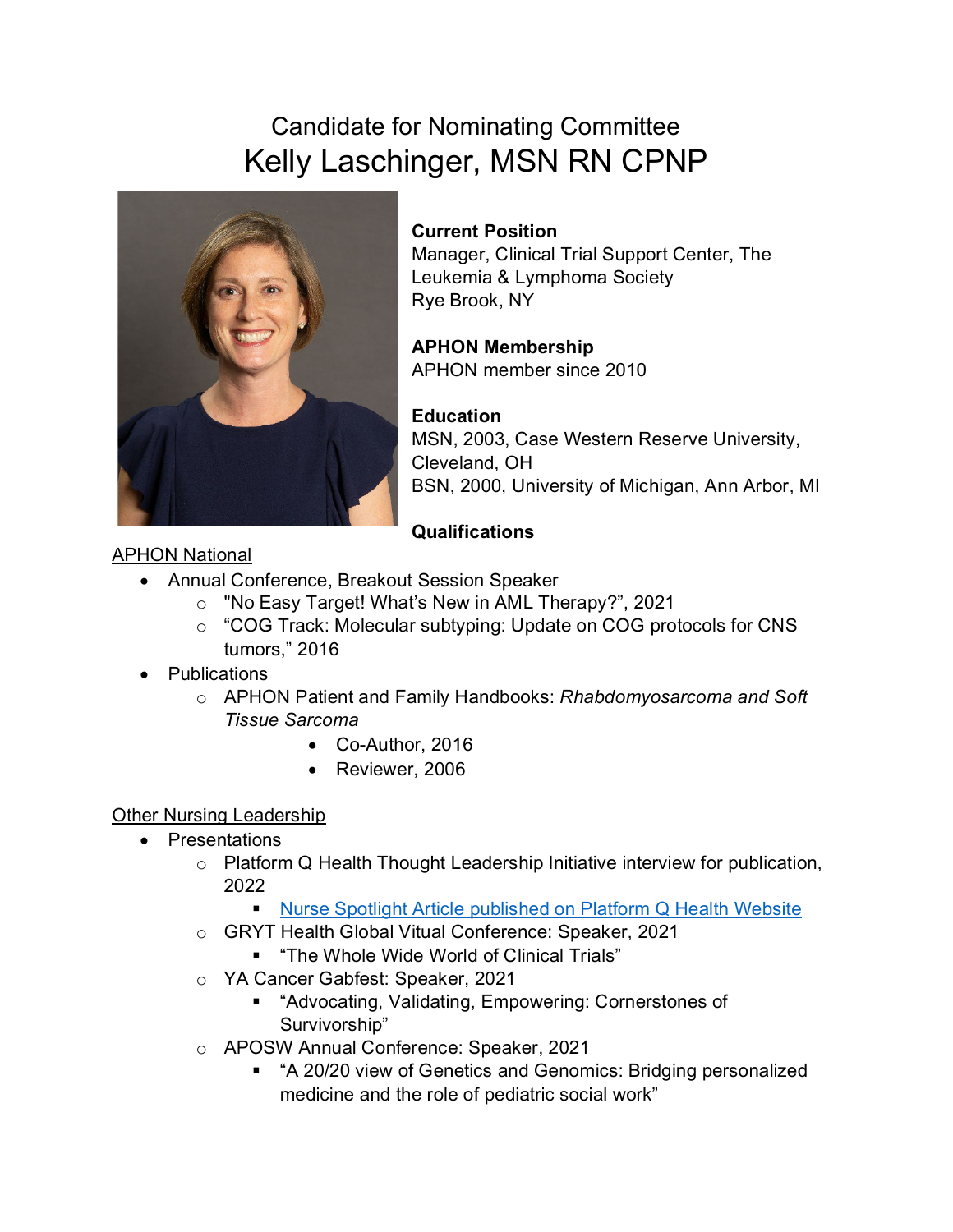- o National Association of School Nurses (NASN) Annual Conference: Speaker, 2020
	- "Highlights of Staying Connected:Facilitating the Learning Experience During and After Cancer Treatment"
- o National Conference in Pediatric Psychology: Poster Co-Author, 2014
	- "Childhood cancer and brain tumor late effects: The impact on families and associated survivor psychological outcomes"
- o Cleveland Clinic Oncology Nursing Conference: Speaker, 2014 "Pediatric survivorship"
- o International Symposium of Pediatric Neuro-Oncology Conference: Poster Co-Author, 2012
	- "Case report: Transient response to bevacizumab therapy in a patient with an optic pathway glioma"
	- "Case report: Pleomorphic Xantoastrocytoma (PXA) in 9-year-old girl with TP53 mutation"
- Publications
	- o The Leukemia & Lymphoma Society: Program Advisor, 2019
		- **Professional development component of the Trish Greene Back to** School Program for Children with Cancer: "Staying connected: Facilitating the learning experience during and after cancer treatment"
	- o Journal of Clinical Psychology, Co-Author: "Childhood cancer and brain tumor late effects: Relationships with family burden and survivor psychological outcomes," 2017

#### Current Volunteer Commitments

- Bay Village Education Foundation: Trustee and Secretary, 2020 Present
- Saint Raphael's Parish, 2017 present
	- o Volunteer for parish-related activities; couples retreat and pre-cana speaker
- Prayers from Maria, 2016 present
	- o Auction team

#### **Candidate Statement**

I am excited about this opportunity to be considered for a Nominating Committee position at APHON. I have been a Pediatric Nurse Practitioner for 19 years practicing for most of my career at Rainbow Babies & Children's Hospital in Cleveland, OH. I have had both inpatient and outpatient roles, including the program development and coordination of both our Multidisciplinary Survivorship and Neuro-Oncology Programs. I have had the privilege of working with many members of APHON throughout my career on various levels and hope to expand my commitment to include an elected leadership role. I have collaborated with key members of both APHON and COG over the years